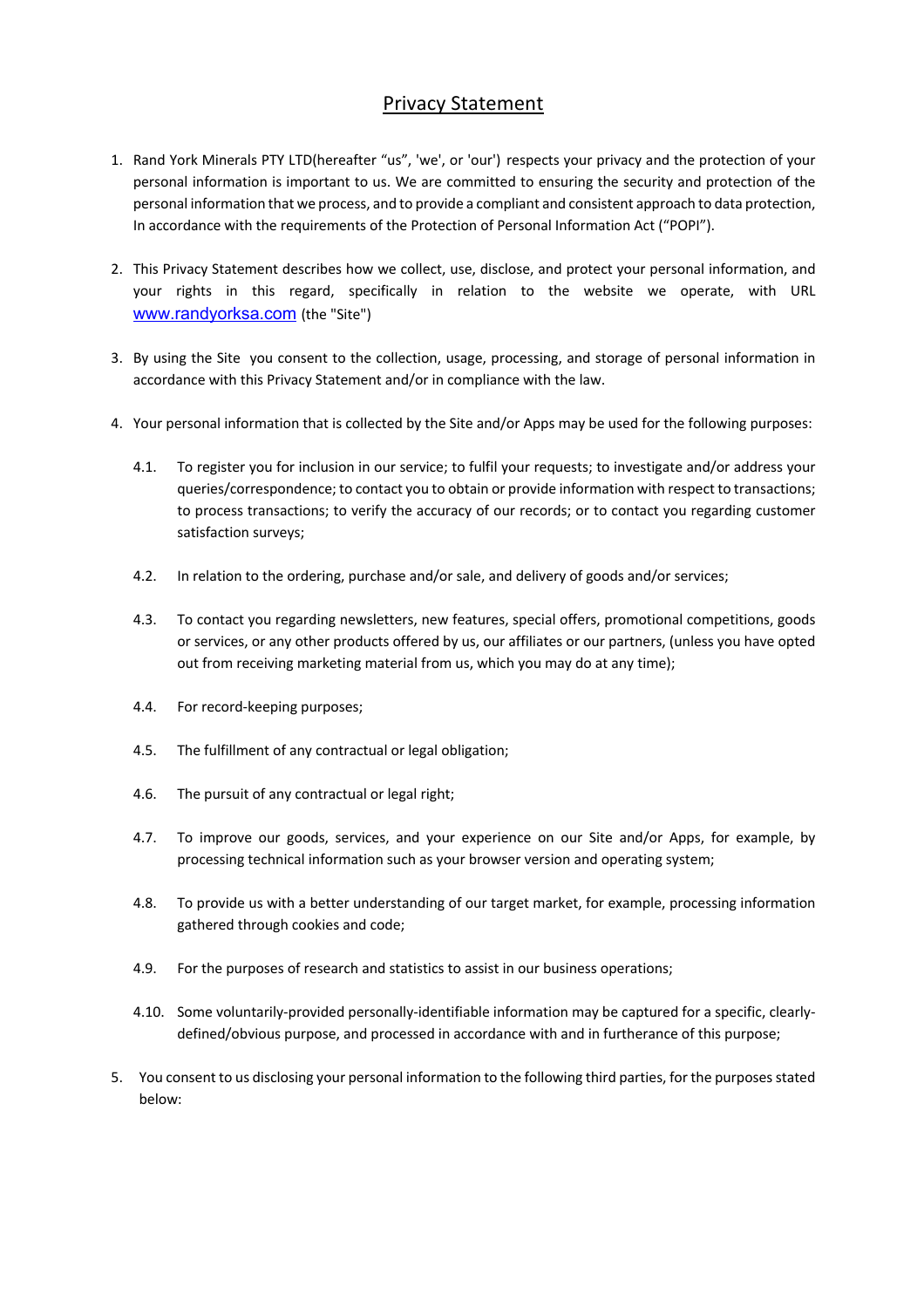- 5.1. Any applicable third party necessary for the outsourcing of/assistance with any of the abovementioned functions/purposes, or in pursuit of fulfilling the abovementioned functions/purposes or part thereof;
- 5.2. To our employees and/or third-party service providers who assist us in interacting with you for the ordering, purchase and/or sale and delivery of goods and/or services;
- 5.3. To law enforcement, government officials, fraud detection agencies or other third parties when we believe, in good faith, that the disclosure of personal information is necessary to prevent physical harm or financial loss, to report suspected illegal or unlawful activity, or to investigate violations of the Privacy Policy;
- 5.4. To our contracted service providers, who assist us with our business operations. These service providers are contractually mandated to only process your information in terms of POPI and for the specified purpose;
- 5.5. To our suppliers, in order for them to liaise directly/indirectly with you/us, in the event of you submitting a warranty claim/complaint/query/other correspondence regarding any goods or services which may require their involvement.
- 6. We take the confidentiality of your personal information seriously, and we will ensure that all of our employees, third party service providers, divisions, partners, and any other people or entities, who may have access to your personal information, are bound by confidentiality and POPI compliance agreements in relation to all personal information we share with them.
	- 6.1. Whilst we take all reasonable steps to protect your personal information, we cannot accept any liability whatsoever for unauthorised or unlawful disclosures/processing of your personal information, made by/as a result of third parties who are not subject to our control.
	- 6.2. We do not regulate or control third parties, and if you disclose your personal information to a third party, we cannot accept liability whatsoever suffered as a result thereof. You should always read a third party's privacy policy before sharing your personal information with them.
- 7. You agree to the transfer of your personal information to countries outside of South Africa and/or your country of residence, which have different data protection rules than in South Africa and/or your country, for the purposes of current or potential future business operations or opportunities.
- 8. Our Site does not offer information intended to attract children. We do not knowingly solicit personal information from children under the age of majority.

# **Collection, Use, and Retention of Personal Information**

9. We may collect your information directly from you, or from a range of other sources, in accordance with the law. While using our Site we may request that you provide us with certain personal information that can be used to contact or identify you. Personal information may include, but is not limited to: Full names, age, date of birth, comprehensive contact details, postal and physical addresses, job title, employer, employment history, your location, and your device information.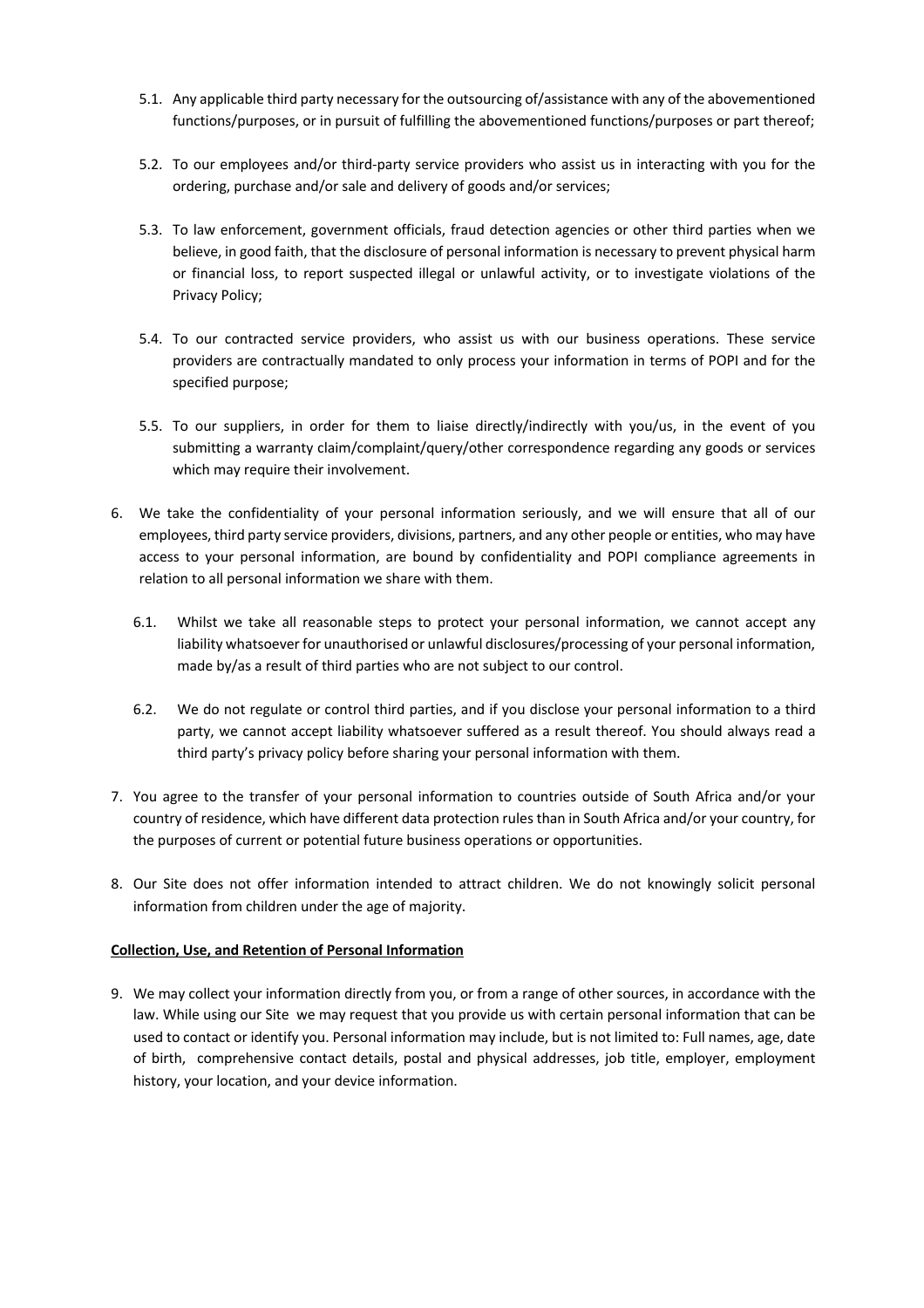- 10. Where you provide personal information of someone else to us on the Site and/or the Apps, or in any other manner or on any other platform, you agree that you have obtained the necessary consent of those people/businesses/entities to share that information with us.
- 11. Where possible, we will indicate when the disclosure of information is mandatory as opposed to voluntary.
- 12. Your personal information will be retained in accordance with any agreement between us and POPI, and by continuing to use our Site , and/or by providing us with personal information, you agree that we may retain that information for as long as it is necessary for current or potential future business operations and/or opportunities with you, after which time it will be duly destroyed.

## **Your Rights**

- 13. You have the right to:
	- 13.1. Request that we confirm whether or not we have records of your personal information, and to request that we provide you with a copy thereof, alternatively, that we correct, update or delete these records. Such requests may be subject to the payment of a legally allowable fee;
	- 13.2. Object to the processing of your personal information;
	- 13.3. Object to automated decision-making and profiling;
	- 13.4. Unsubscribe from direct marketing; and
	- 13.5. Withdraw your consent to process your personal information.
- 14. Your rights in this regard may be exercised by contacting us
- 15. You further have the right to lodge a complaint with the Regulator if you believe we are interfering with the protection of your personal information. The Regulator may be contacted telephonically (on 010 023 5207), or via email (on inforeg@justice.gov.za).

#### **Log Data**

- 16. We collect Log Data whenever you visit/use our Site and/or Apps. This Log Data may include, but is not limited to, information such as your computer's Internet Protocol address, browser type, browser version, the pages of our Site and/or Apps that you visit and for how long, and the time and date of your visit.
- 17. In addition, we may share your information with third-party service providers that collect, monitor and analyse this information. These third-party service providers may perform a variety of tasks on our behalf, including but not limited to processing payment, data analytics and research, electronic message delivery, and website hosting. However, we do not share your personal information with third parties (other than service providers acting on our behalf) unless we have a lawful basis for doing so, and when sharing your personal information with third-party service providers, we take all reasonable measures to ensure that your personal information remains secure.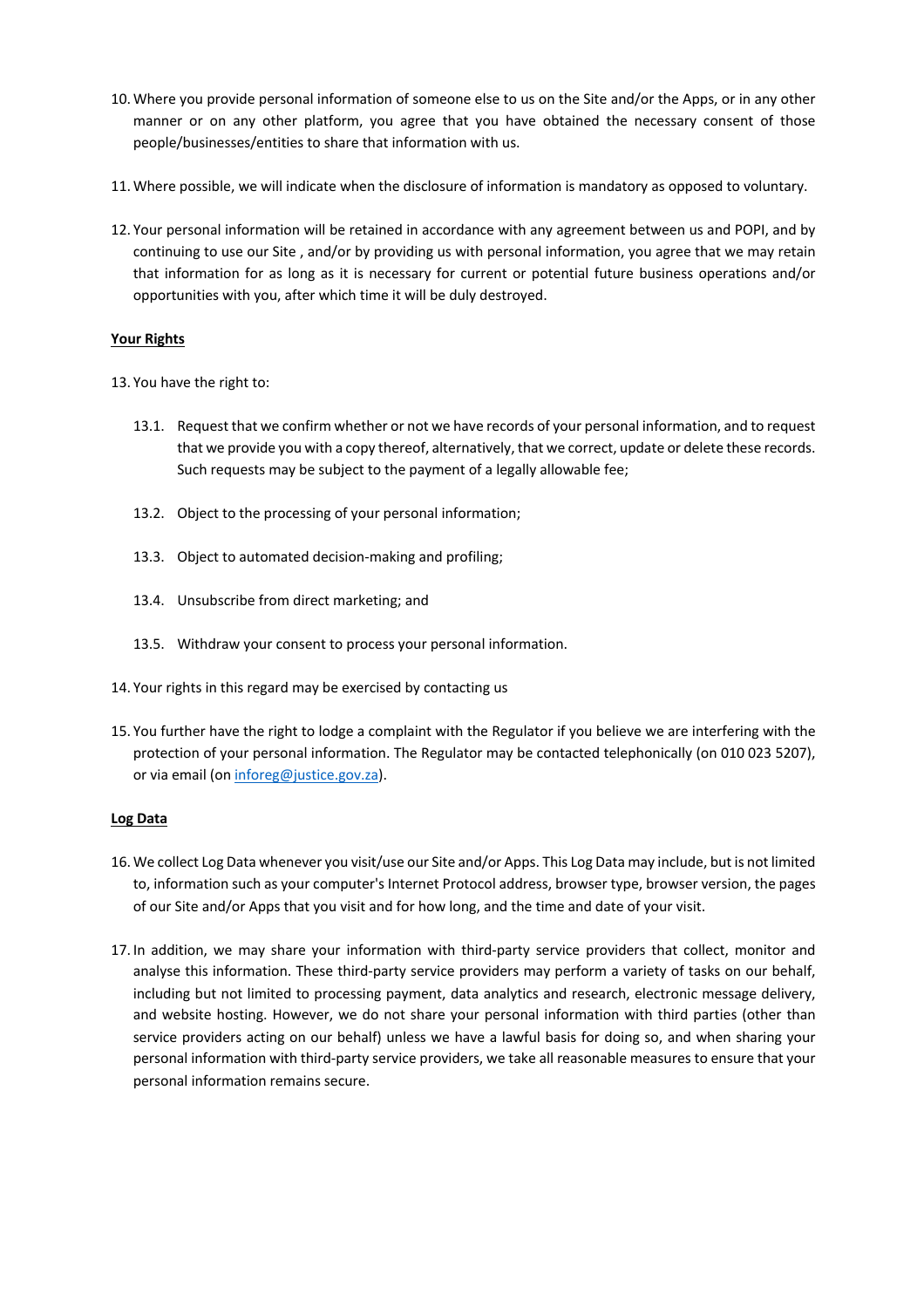#### **Cookies**

- 18. "Cookies" are files with a small amount of data, which may include an anonymous unique identifier, generated by a website, and saved on your computer's hard drive by your browser.
- 19. We use cookies to collect information. Cookies assist us to recognise if you have used our Site before, to facilitate your on-going access to and use thereof, and to allow us to track usage behaviour and compile aggregate data that will allow us to improve the functionality and your experience of the Site.
- 20. You can change your browser settings to refuse all cookies, but as a result, you may not be able to view, access, or use all parts of our Site and/or Apps. By continuing to use our Site and/or by not disabling "cookies", you are deemed to consent to our use of any personal information collected using those cookies.

## **Security**

- 21. The security of your personal information is important to us, and we have adopted commercially reasonable security measures to protect your personal information, including reasonable organisational, technical and administrative measures. Only authorised staff have access to your personal information, and are required to honour its confidentiality. However, no method of electronic transmission or storage is 100% secure, and despite taking all reasonable steps to protect your personal information, we cannot guarantee its full and absolute security, and by continuing to use our Site and/or in providing us with your information, you agree that you will not hold us liable for data leaks that may occur.
- 22. We will notify you if we become aware of any unauthorised use, disclosure or processing of your personal information. Should you become aware of such a privacy breach, you agree that you will take all necessary steps to mitigate any damage that may occur as a result thereof.
- 23. If you have reason to believe that your interaction with us and/or the personal information you have provided to us is no longer secure, please immediately notify us of the problem by contacting us in accordance with the "Contact Us" section below.

#### **Privacy Statement Amendments**

24. We reserve the right to amend or update our Privacy Statement, and such amendments will be clearly reflected on the Site and/or Apps, which you may view at any time. Your continued use of the Site and/or Apps after amendments are made to the Privacy Statement will constitute your acknowledgment of and consent to the amendments.

#### **Disclaimer**

- 25. You use the Site and/or Apps at your own risk, and assume full responsibility for any risk or loss resulting from use of the Site and/or Apps or reliance on any information thereon.
- 30. Whilst we take reasonable measures to ensure that the content of the Site and/or Apps is accurate, we make no representations or warranties, as to the quality, timeliness, operation, integrity, availability or functionality of the Site or as to the accuracy, completeness or reliability of any information thereon. If any such representations or warranties are made by our representatives, we will not be bound thereby.